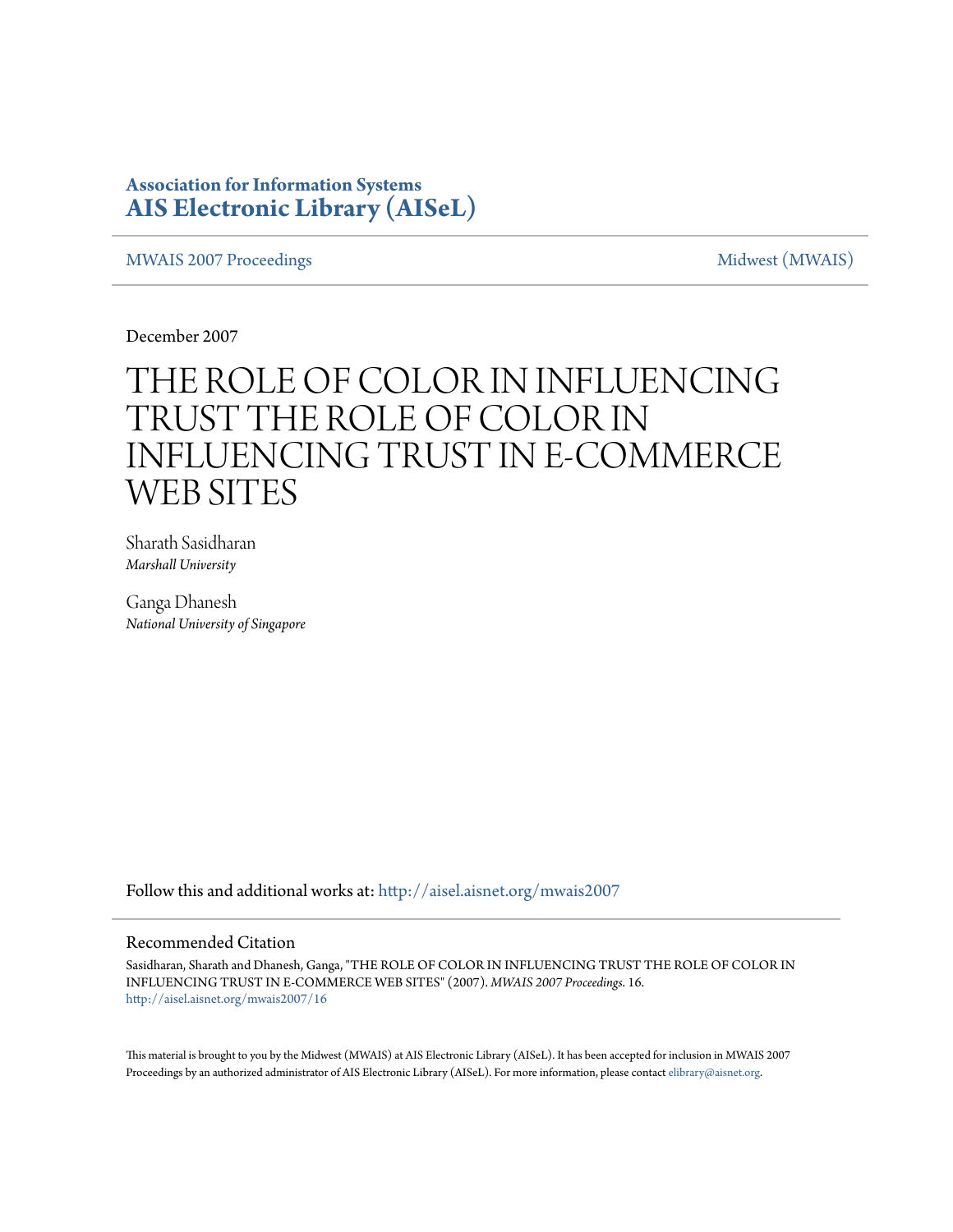## **THE ROLE OF COLOR IN INFLUENCING TRUST IN E-COMMERCE WEB SITES**

**Sharath Sasidharan Ganga Dhanesh**  sasidharan@marshall.edu g0600857@nus.edu.sg

Marshall University National University of Singapore

#### **ABSTRACT**

*Researchers and practitioners have explored multiple techniques for enhancing user trust in e-commerce Web sites. Though these techniques have been incorporated into the design of e-commerce Web sites, recent studies have indicated that they have largely failed to engender trust in the user. This research*  looks at the role of color in influencing user perceptions of trust in e-commerce Web sites. Color *psychology suggests that color has an influence on our perception of the world. It conveys meaning, inspires emotion, and guides the activity of people. Certain colors such as blue are capable of inspiring feelings of trust and credibility. We contend that the dominant design color used in Web site design could influence user perceptions of trust. A pilot study has confirmed these expectations with blue as dominant design color engendering maximum trust in participants. Black as the dominant design color inspired least trust in users.* 

#### **KEYWORDS**

Color, Trust, E-commerce, Web site Design.

#### **INTRODUCTION**

One of the crucial factors that influence an individual's decision to become involved in e-commerce activities is whether the online merchant or Web site can be trusted (Holsapple & Sasidharan 2005). Researchers and practitioners have explored techniques for enhancing user trust in e-commerce Web sites. Despite these being incorporated into e-commerce Web sites, surveys have indicated that less than onehalf of internet users actually trust e-commerce Web sites (Princeton Survey Research Associates 2002; 2005). Thus, it is important that researchers look at ways and means to enhance the credibility and trustworthiness of e-commerce Web sites. This study looks at the role of color in influencing user perceptions of trust in an e-commerce Web site.

#### **THE CONCEPT OF TRUST**

Researchers have examined trust primarily from two dimensions: 1) the "faith in humanity" dimension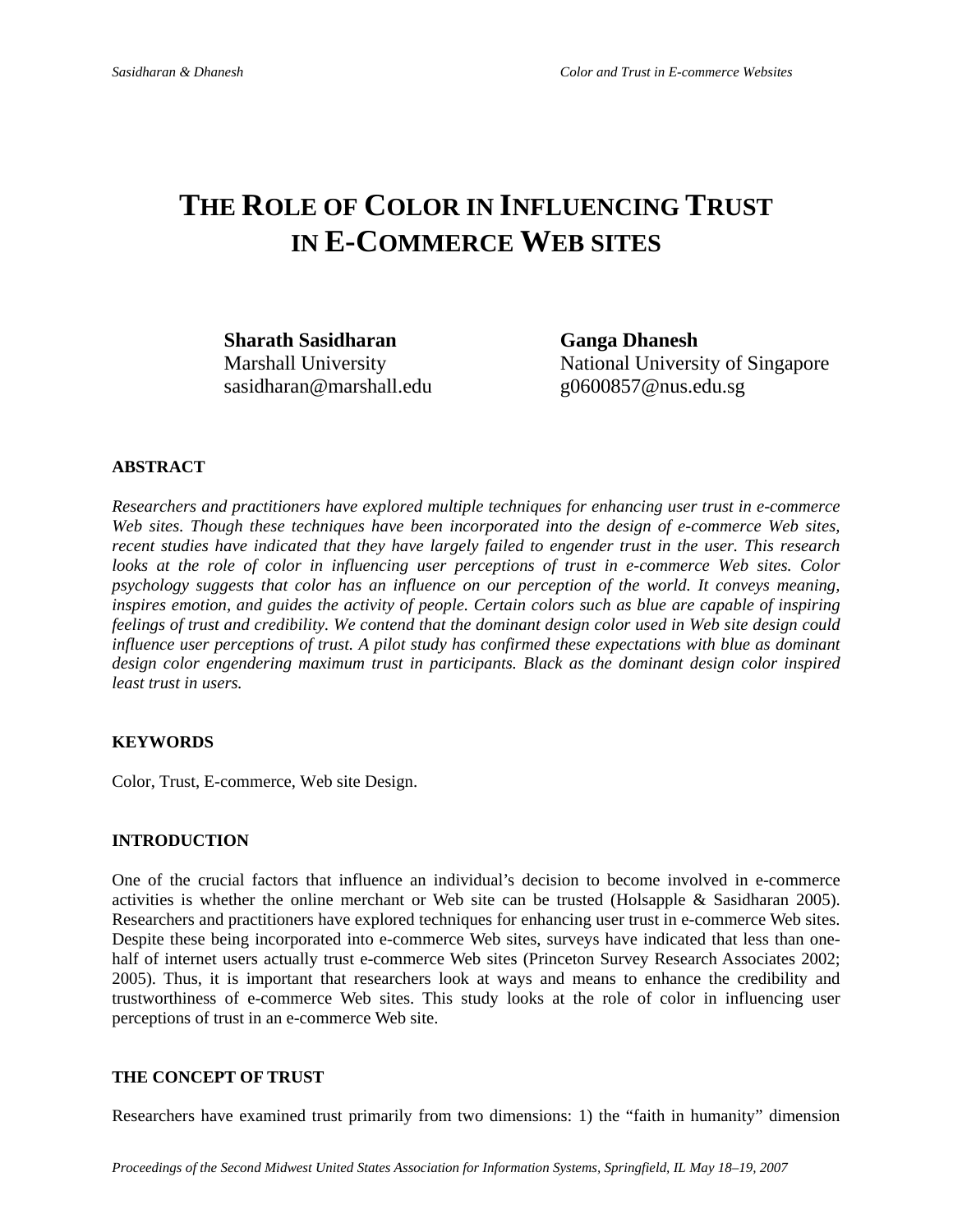and 2) the "vulnerability" dimension (Holsapple & Sasidharan 2005). The former relates to the faith that the user has in the integrity, benevolence, and goodwill of the online merchant. Conceptualization along this dimension includes the belief that the user can rely upon a promise made by the online merchant and would act towards the user with goodwill, honesty, and benevolence (Stewart 2003; Suh & Han 2003). Users believe that that the online merchant will react in predictable ways and will not take undue advantage of a dependence upon them (Gefen 2000; Gefen et al. 2003). The latter conceptualization of trust relates to the willingness of individuals to be vulnerable to the actions of the online merchant. Here trust is viewed as a psychological state wherein the user is willing to be vulnerable to the actions of the online merchant, despite the fact that the user may have limited leverage over the activities of the merchant (Kimery & McCord 2002; Lee & Turban 2001).

Trust in an online merchant can be enhanced by providing users with information regarding privacy practices, data security precautions, procedures regarding compensation, dispute resolution and mediation services (Shneiderman 2000, Suh & Han 2003). Displaying user feedback through online customer communities, providing customers with unbiased information about competing products and transferring brand equity from existing brick-and-mortar business to the online portal are means of enhancing user trust (Urban et al. 2000). Web portal design factors such as the use of third party assurance seals and hypertext links from trusted Web sites and associations, such as usability, usefulness, ease of use, and security control of the interface can influence user trust in an online merchant (Kimery & McCord 2002; Roy et al. 2001; Stewart 2003). Thus, researchers and practitioners have explored multiple techniques for enhancing user trust in e-commerce Web sites; however, one area that has not been investigated is the role of color in influencing user perceptions of trust.

#### **COLOR PSYCHOLOGY**

Color has a profound influence on our perception of the world and has been found to unconsciously influence both our mental and physical well-being. It conveys meaning, inspires emotion, and guides the activity of people. Most of these emotional responses are inherent in humans and largely tend to be a product of childhood conditioning. Without any conscious thought, humans are subject to very specific emotional and behavioral patterns when confronted with a particular color (Johnson 2006; Nicholson 2002; Walker 1991).

The color blue is associated with trust, truth, and confidence (Johnson 2006; Nicholson 2002; Wagner 1991). The police and other public servants wear blue. The phrase *true blue* is associated with loyalty and faithfulness. People have been found to be more productive in blue rooms and it is the recommended color to wear on a job interview. Physiologically, when confronted with the color blue, the brain secretes tranquilizing chemicals that can soothe and calm an individual (Wagner 1991).

Among the other major colors, red is associated with danger, aggression, and hatred (Johnson 2006; Nicholson 2002; Wagner 1991). Infants are conditioned by adults to associate the color red with danger. As the infant grows into an adult, this association is further reinforced by the conventions of the outside world: a red light at a traffic signal is an instruction to stop and a red light on a device indicates that it is malfunctioning. This meaning attached to the color red is extended intuitively to all facets of our life. Apart from the psychological response to the color red, there is a physiological response too—the pituitary gland secretes more hormones that can cause excitement, anger, hatred, passion, and alertness (Wagner 1991). Similarly, black is associated unhappiness, evil, sadness, remorse, anger, mourning, and death, yellow with joy, happiness, and dishonesty, and white with goodness, cleanliness, and peace (Johnson 2006; Nicholson 2002; Wagner 1991). Thus, color has a considerable effect in shaping our responses and influencing the manner in which we perceive the world around us. We now look at the possible role of color in enhancing user trust in an e-commerce Web site.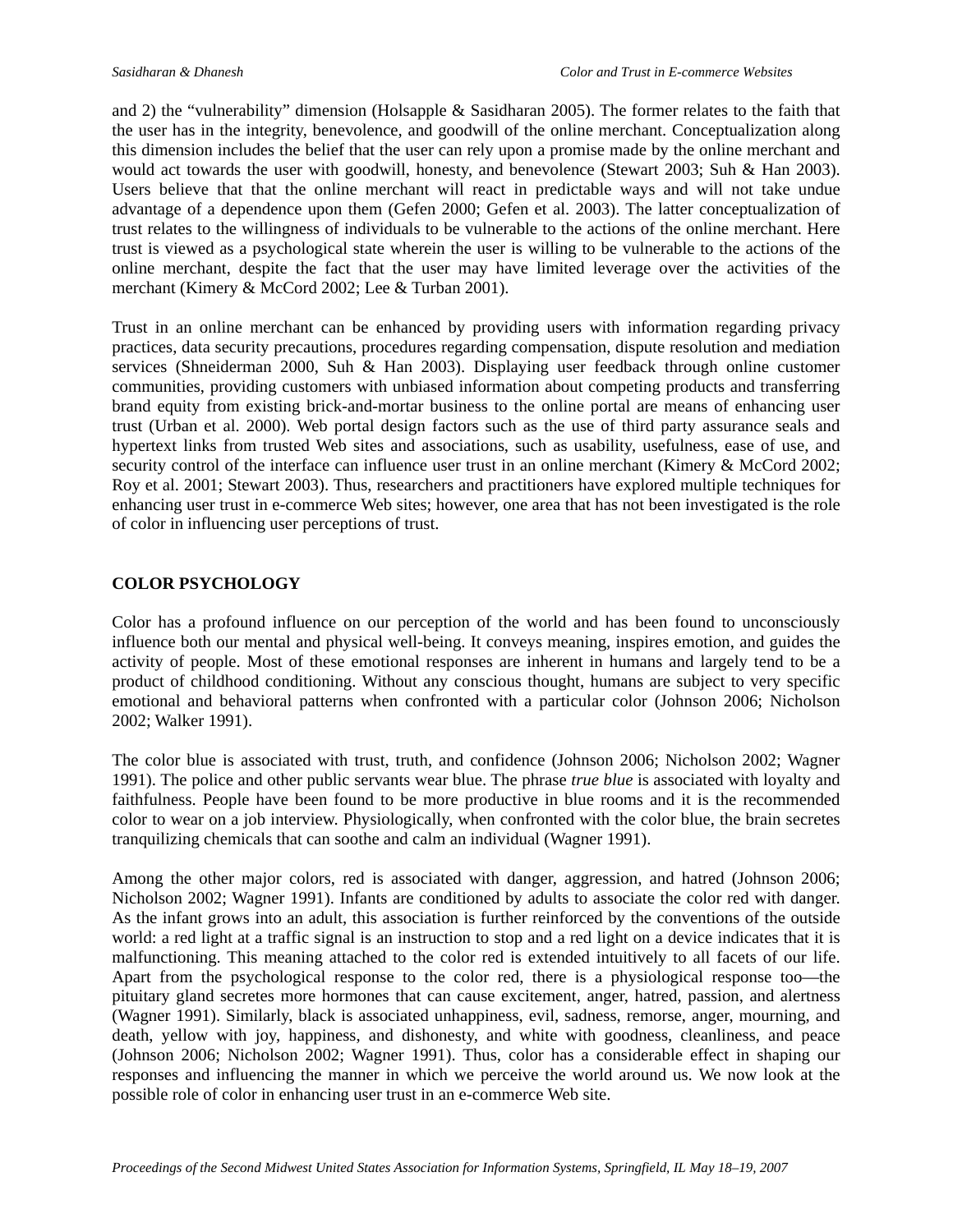#### **WEB SITE DESIGN, COLOR, AND TRUST**

The design aspects of a Web site include color schemes, layout, typography, white space, and images. A color scheme will have a primary background color; we refer to this as the dominant design color. As already seen, the color blue is associated with calm, stability, and harmony and inspires emotions of trust and confidence. At the other extreme, the color red is associated with danger, excitement, and aggression, and the color black with unhappiness, evil, sadness, remorse, anger, mourning, and death. Thus, we can expect that users would have the highest amount of trust in a Web site having blue as the dominant design color. Hence, we propose:

P1: User trust in an e-commerce Web site would be highest when the dominant design color is blue.

Within a given color, different shades can convey different meanings. For the color blue, pale blue (skyblue) has a stronger association with tranquility and harmony, whereas dark blue has a stronger association with trust, solidity, and responsibility (Wagner 1991). Thus, it can be expected that a Web site having dark blue as the dominant color would be trusted more than a Web site having light blue as the dominant color. Thus, we propose:

H2: User trust in an e-commerce Web site would be higher when the dominant design color is dark blue than when it is light blue.

We now provide a description of a pilot study that was conducted to test these propositions.

#### **RESEARCH METHOD**

#### **System**

We used a simulated online banking Web site in our study. Online banking is one of the fastest growing internet activities with about 43% of internet users, totaling 63 million adults, using it on a regular basis (Fox & Beier 2006). Though the size and growth of internet banking has been impressive, it has not outpaced the growth in the Internet or other e-commerce activities due to trust issues. Despite the technical advancements that have led to the safe and secure transmission of sensitive information, a sizable number of internet users still have reservations regarding the confidentiality of online financial transactions (Princeton Survey Research Associates 2002; 2005).

We designed a banking Web site that simulated typical online banking activities such as transferring funds, advancing loans, ordering checks, and downloading service information. The Web site also provided information regarding savings accounts, interest, dividends, and loans. Four experimental versions of the simulated banking Web site were designed corresponding to four dominant colors: Dark Blue, Light Blue, Black, and White (referred to hereafter as DB, LB, BL, and WH respectively). All other elements of Web site design such as layout, typography, images, and content were identical across the four experimental Web sites.

#### **Participants**

The participants in our study were employees at a mid-sized organization. They were informed that they were to explore in detail the provisions available and the information provided at the online banking site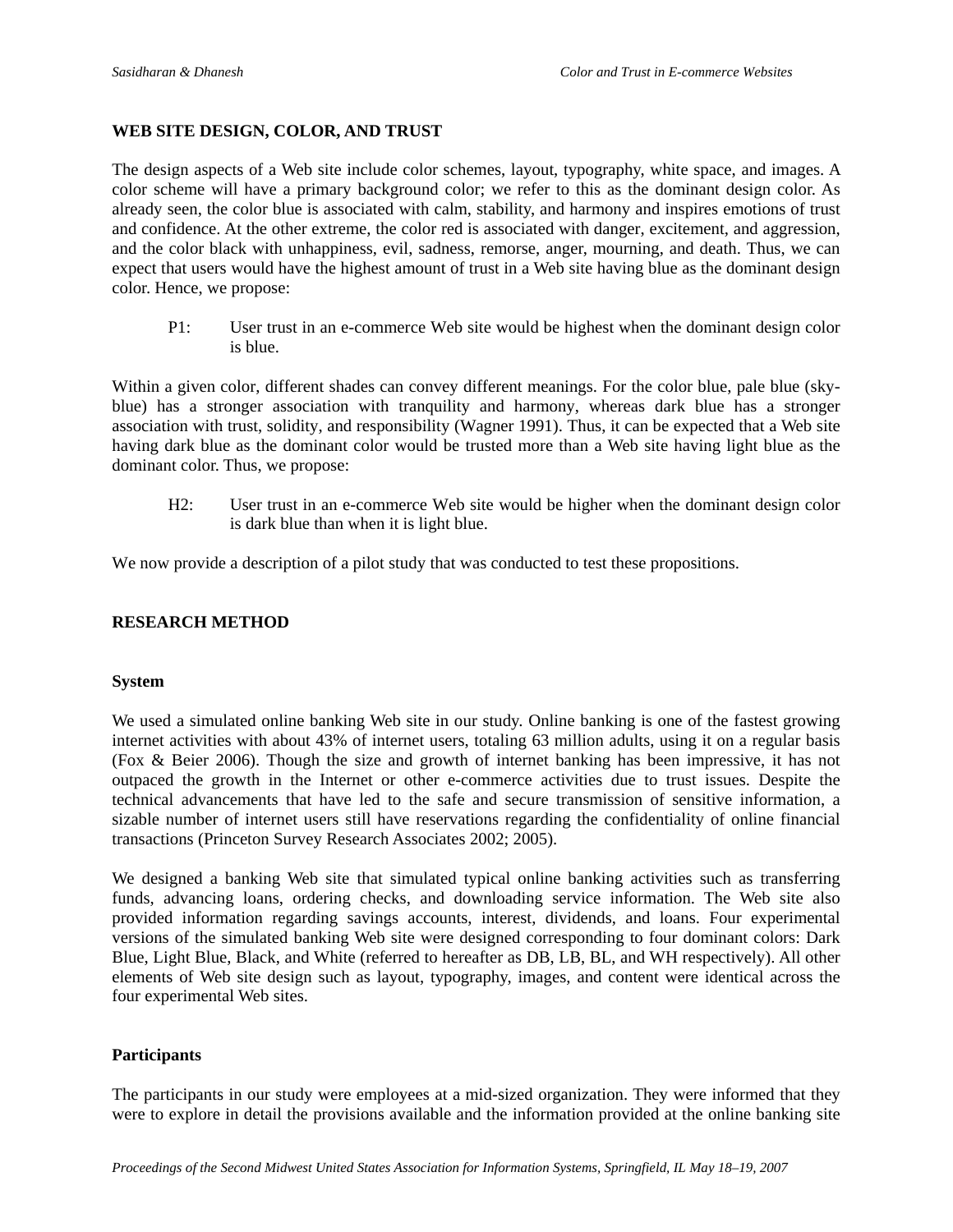and then respond to a questionnaire that would ask questions regarding their impressions of the banking Web site. We used a five-item questionnaire adapted from Moorman, Deshpande, and Zaltman (1993), and Lee and Turban (2001) to measure trust. We also measured the age, gender, experience, perceived technological sophistication, and attitude towards computers of the participants.

#### **Experimental Procedures**

Fifty-one participants volunteered for the experiment. They were randomly allocated to one of the experimental conditions: DB, LB, BL, and WH. The experiment was conducted over three consecutive sessions. Participants were asked to browse and examine the contents of the simulated banking Web site. After an hour, they were provided with a questionnaire that measured their extent of trust in the Web site. In addition, we collected information regarding their demographic characteristics, frequency of usage, perceived technological sophistication, and attitudes towards computers.

#### **Data Analysis and Results**

Of the fifty-one participants, five were eliminated due to technical problems with their computer systems. For the remaining forty-six participants, the average age was thirty-six, and almost half of them were females. There were ten participants in the DB experimental group, thirteen in the LB experimental group, ten in the BL experimental group, and thirteen in the WH experimental group. We did not find any significant demographic differences between the four groups, nor could we find any significant differences in their perceived technological sophistication and attitudes towards computers.

The trust scores for the LB group were the highest (Mean=4.31, SD=0.65), followed by the DB group (Mean=4.02, SD=0.49), the WH group (Mean=2.23, SD=0.71) and then the BL group (Mean=1.80, SD=0.66). A t-test was then conducted for simultaneous comparison of trust scores. The trust scores for both the DB group and the LB group were significantly higher  $(p<0.01)$  when compared to the BL group or the WH group, hence we find support for H1 [*User trust in an e-commerce Web site would be highest when the dominant design color is blue*]. Though the LB group had a higher score than the DB group, the difference between the two was not significant. Thus, we do not find support for H2 [*User trust in an ecommerce Web site would be higher when the dominant design color is dark blue than when it is light blue*].

#### **CONCLUDING REMARKS**

The results of the pilot study indicate that color does have an influence on user perceptions of trust on an e-commerce Web site. Thus, it is important that e-commerce vendors pay special attention to the dominant design color in their Web sites. To the extent possible, particularly for Web sites that need to engage in financial transactions or collect personal information from their users, the dominant design color should be a shade of blue. However, it has to be noted that it is a combination of several design elements such as layout, typography, white space, and images that results in the "net" trust engendered in the user. These aspects have not been examined in this pilot study, and should be a topic of future research.

#### **REFERENCES**

Fox, S., and Beier, J. "Surfing to the Bank," Pew Research Center, (2006), http://pewresearch.org/pubs/31/surfingto-the-bank.